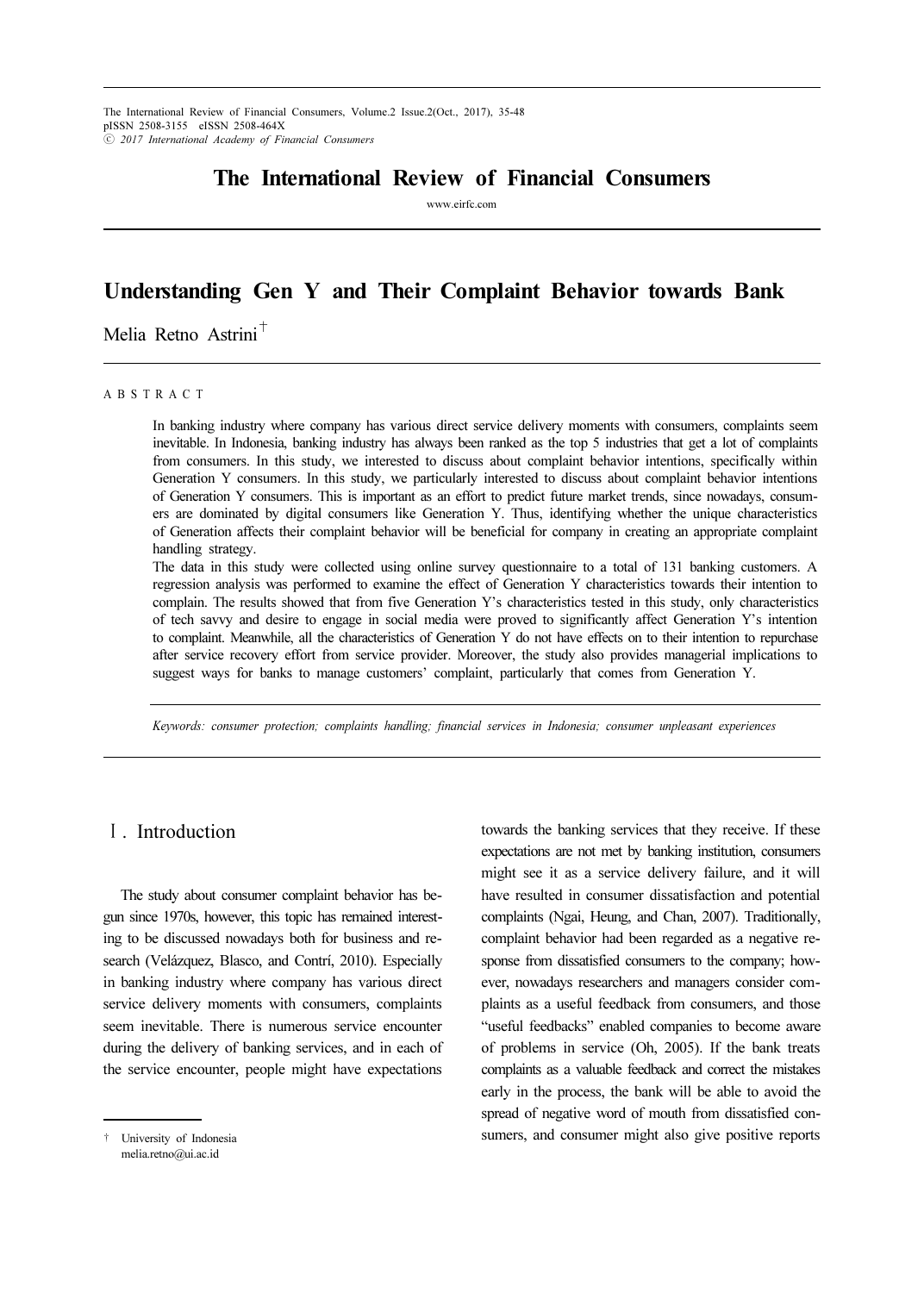about the bank to others (Keng, Richmond, and Han, 1995). Eventually, complaints from customers shall prevent the bank from losing its customers, encourage repeat business, and sustain their success in a competitive banking industry (Ngai et. Al., 2007). Therefore, both from theoretical and practical perspectives, understanding consumer complaint behavior in the banking industry is essential for the banks to deliver sustainable prosperity (Meng, 2010).

Specifically, in the case of Indonesia, banking industry has always been ranked as the top 5 industries that get a lot of complaints from consumers. In 2016 alone, out of a total of 1819 complaints submitted to Yayasan Lembaga Konsumen Indonesia (YLKI)--an Indonesian Consumers Foundation-- 56% were dominated by three main sectors that are banking, real-estate, and online shopping (Nabhani, 2017). There are 249 consumer complaints associated with banking services. On the other hand, as of October 2016, the Indonesian Financial Services Authority (OJK) recorded 913,092 reports to OJK in relation complaints against the banking service provider (Nabhani, 2017).

In order to understand consumer behavior, many researches use generational differences since generational cohorts often show similar behavioral characteristics reflecting their similar experiences, technologies, and adaptation to cultural and environmental changes. Thus, generational cohorts usually share similar values and beliefs, which then influence their behavior (Brosdahl and Carpenter, 2017). Harrington et. al. (2012) stated that the similar values and beliefs might also affect consumers' intention to complain or reactions to service, considering that values and beliefs will strongly affect consumers' perceptions of service recovery and justice (Sharma et al., 2012). However, despite substantial research about generational differences, there were not many studies explicitly explain the effects of generational differences in the context of customer complaint behavior (Soares et. al., 2017). According to previous study (Bolton et. al. (2013); Brosdahl and Carpenter (2011)), generational categorization can be divided as follows: The Silent Generation (1925-1945), the Baby Boomers (1946-1960), Generation X (1961-1981) and Generation Y (1981-1999).

In this study, we particularly interested to discuss about complaint behavior intentions of Generation Y consumers. In an effort to predict the future market trends, researchers and companies have been actively investigate the behav-

36

ioral patterns of this generation of consumers (Nusair et al., 2011 in Soares et. al., 2017). Generation Y has been regarded as an important segment in banking service since this generation is the future of banking business in Indonesia. They are digitally native consumers; thus, represent characteristics of current digital consumers. They are also the generations who will become early adopters and main users of banking digital services. However, there still not much of study that examine the complaint behavior of Generation Y consumers, especially in the context of banking industry in developing countries such as Indonesia. Furthermore, as a digitally native consumer, Generation Y tend to spread negative word-of-mouth quickly when they feel dissatisfied towards company. The consequences will be extensive and costly if company fails to listen and to take appropriate action to manage the complaints of Generation Y. Hence, identifying whether the unique characteristics of Generation affects their complaint behavior will be beneficial for company in creating an appropriate complaint handling strategy. For the purpose of this study, Generation Y rendered as a people within the age group of 18-36 years old. This generation accounts for  $\pm 100$  million<sup>1</sup> people in Indonesia (Indonesian Statistics Bureau, 2010).

The purpose of this study is in turn as follows: to investigate factors that relate to Generation Y consumers' complaints about a service failure and service recovery responses. This paper will be organized as follows: the first section will report the literature that we use as a theoretical foundation of this study and to present the proposed model. Then, the methodology section provides details related to measurement, data collection, and sampling. After discussing the results from data analysis, this study concludes with managerial implications, limitations, and outlook for future research.

<sup>1</sup> The exact number is 100,418,626 people. However, the numbers are for people in an age group of  $15 - 39$ , not necessarily  $18 - 36$  as this study proposed.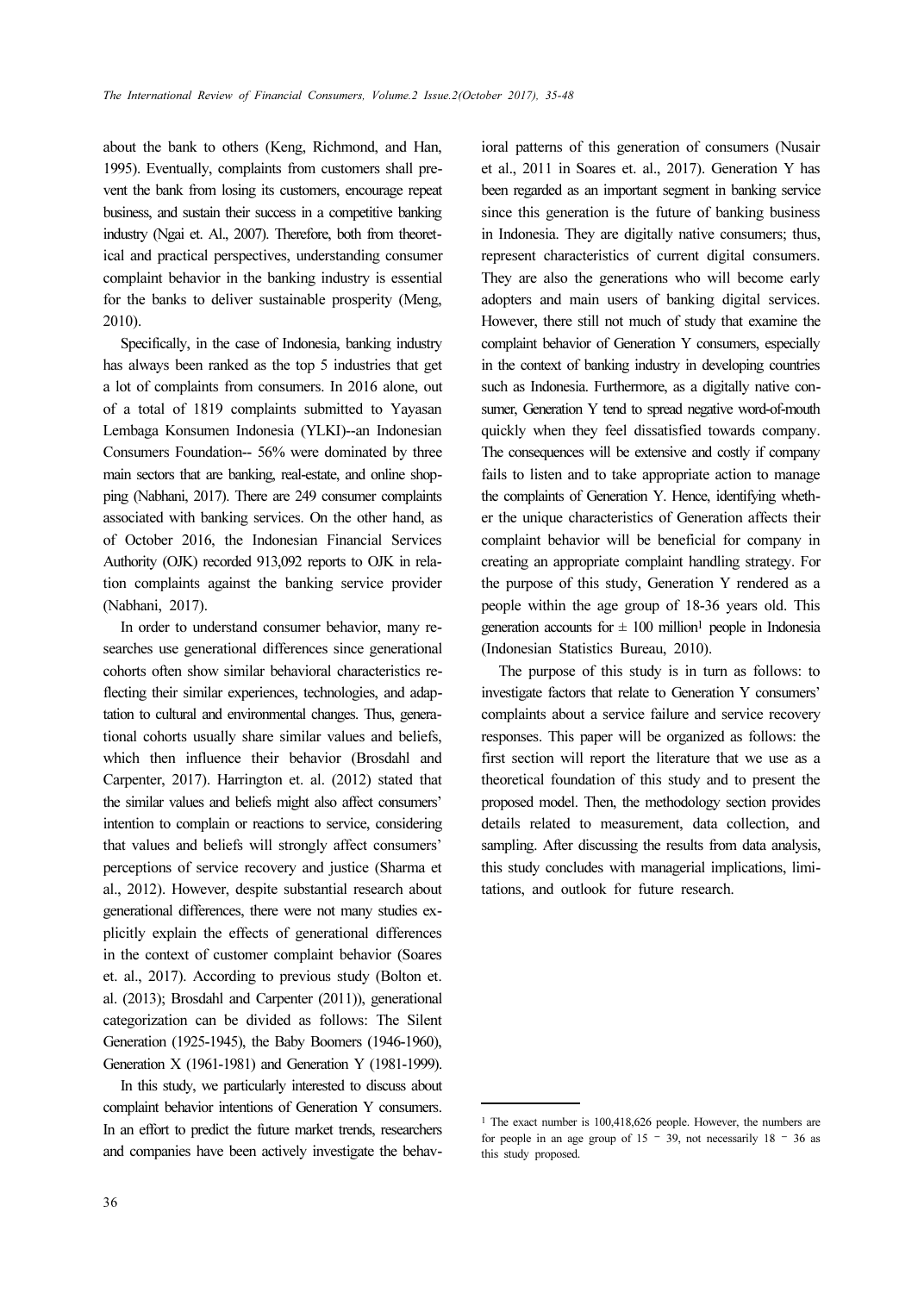# Ⅱ. Theoretical background and research hypotheses

#### A. Customer Complaint Behavior

According to Singh and Widing (1991), consumer complaint behavior can be defined as all potential behavioral responses that consumers may utilize to deal with his/her dissatisfaction. It is commonly understood that consumers have the right to take action or not take action after they experience service failure. If they decided to take action, consumers usually have different style to communicate their dissatisfaction. They may, among others, switching patronage, telling friends and family, or complaining to a consumer agent (Ndubisi and Ling, 2006).

The literature generally categorized the complaining behavior constructs into two dimensions, which are public complaining response and private response (Varela, 1992; Crié, 2001 in Velázquez et. al., 2010). Blodgett et. al. (2006) explains that private responses include word of mouth comments and change behavior, and recently it also includes web site communications. Meanwhile, public responses refer to complaints directed at the parties involved in the transaction, could be the companies involved in the transaction or third parties, such as consumer protection bodies, the media or legal action (Singh, 1988, 1990; Singh and Pandya, 1991; Blodgett and Granbois, 1992 in Velázquez et. al., 2010). Given that both types of complaints may have very different causes and consequences, another complaint behavior classifications consider them as different dimensions, hence, added another dimension to the classification, which then consists of three dimensions including private responses, complaining responses and third-party responses (Singh, 1988, 1990; Liu and McClure, 2001). To offer a more detail analysis into complaint behavior, this study will measure complaint behavior constructs using those three dimensions that are private responses, complaint responses, and third-party responses.

#### 1. Complaint Behavior and Demographic Characteristics

Previous studies on consumer complaint behavior have shown that consumer characteristics were important in predicting consumer complaint behavior. This characteristic includes demographics variable, factors that are associated primarily by the consumer (Keng et. al., 1995). Some of the demographic variables are found to influence consumer complaint behavior. In the 1970s, it was confirmed that public complainers tend to be younger in age, had better education, and higher income (Warland et. al., 1975; Day and Landon, 1977). Beardon and Mason (1984) supported the previous results that age had inverse relation with complaint behavior, and income and education positively related to complaint behavior. However, other variables such as race, family type, and employment status did not prove to have significant relationship with complaint behavior.

Keng et. al. (1995) studied complaint behavior in Asian setting--using Singapore shoppers as respondents and identified the different characteristics of complainers and non-complainers. The study found that complainers who resorted public actions tend to be older age groups, better educated, and earned higher incomes. Keng et. al. (1995) confirmed that three demographic variables, which are age, income, and the level of education were positively influenced consumer complaint behavior, while the other demographic variables (marital status, ethnic, and language medium in which respondents received his/her education) do not have influenced on complaint behavior. They also found that there is significant relationship between gender and consumer complaint behavior, and women were more inclined to make complaints than their male counterparts.

Lam and Tang (2003) studied complaint behaviors in Hongkong restaurant industry context and found that customers who were younger, better educated, and had higher income tended to complaint more than those who were older, less educated, and had lower income. Also, in Hongkong, Heung and Lam (2003) revealed in their studies that young and middle-aged consumers (18-44 years old) complained publicly more than older consumers, and female and higher educated customers complained more than male and less educated customers. However, different from previous studies, DeFranco et. al. (2002) found that gender has no significant relation with consumer private actions to complain; however, significant difference was found between male and female when a public action was taken. In addition, DeFranco et. al. (2002) found that age, education, and income have no significant relationship with complaint behavior, either publicly or privately in hotel restaurant services context. Another study conducted by Sujhitamrak and Lam (2004) found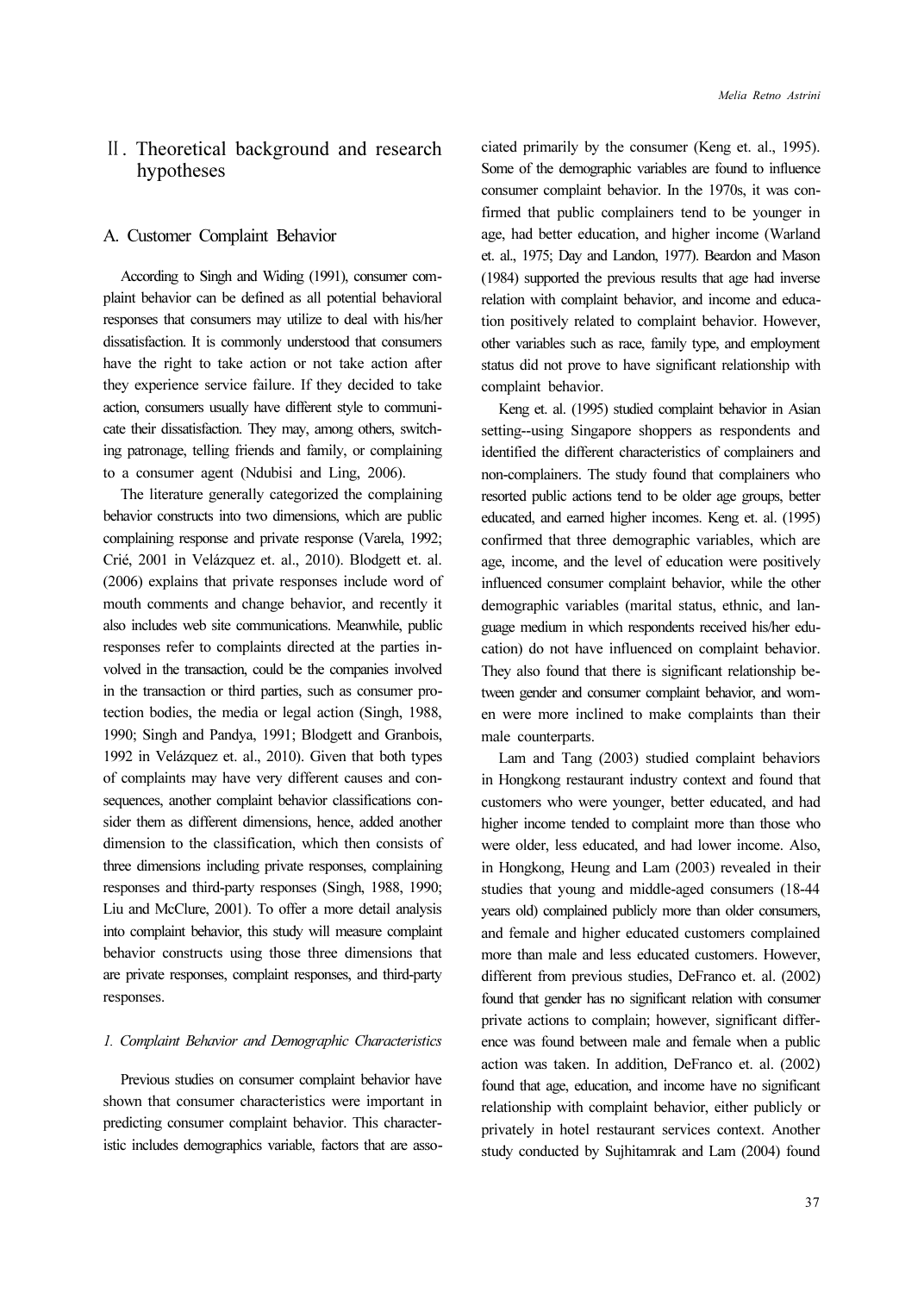that only age, education, and income affect the complaint behavior of customers, while gender has no significant effect towards complaint behavior. Based on previous studies, it appears that there was no consistent relationship between complaint behavior and consumer demographic characteristics (gender, age, education, income) (Sujhitamrak and Lam, 2005).

#### 2. Complaint Behavior and Generational Differences

Some of previous studies have confirmed that younger consumers tend to complain more rather than older consumers (Warland et. al., 1975; Day and Landon, 1977; Heung and Lam, 2003). Roschk et. al. (2003) also found that consumers in the middle and final stage of adulthood (silent generation and baby boomer) tend to be less demanding and less impatient with regards to their complaint behavior. It might be because those older generation have modest personality, low professional status, or low financial liabilities, which make them more prepared in accepting service failure.

The study conducted by Soares et. al. (2017) further confirmed that generational differences were significant predictors of consumers' complaint behavior. According to Soares et. al. (2017), older generations were less likely to complain than Generation Y, but then, the Generation Y consumers most likely to repurchase when service providers offered an effective service recovery strategy. Consequently, it is reasonable to assume that people in different generations exhibit different type of complaint behavior (Soares et. al., 2017).

In Indonesia, studies about Generation Y reveals several characteristics specific to that generation. The most prominent characteristics of Generation Y in Indonesia is they are very familiar with technology, hence, almost all their characteristics are consequences from their ability to operate those digital devices. First and foremost, Generation Y is comfortable in using social media in the daily basis, unlike Silent Generation or Baby Boomers who rarely use social media. Thus, Generation Y prefers to read news via online media rather than conservative media (e.g. newspapers) (Centre for Strategic and International Studies, 2017). Moreover, Generation Y likes to communicate with their peers via social media and online chatting (e.g. Whatsapp, Line, Instagram, etc). In terms of shopping behavior, Generation Y buys something via online shop and often use cashless means to do transaction.

# B. Generation Y consumers

There is limited consensus among researches regarding the precise start and end points for Generation Y (Soares et. al., 2017). However, in this study, we follow Bolton et. al. (2013) categorization, which stated that Generation Y is people who born between 1981 to 1999. This means that when the study is conducted, this people will be in the age range of 18 – 36 years old. Researchers have proposed other categorization scheme because they have not agreed on precisely the characteristics that differentiate one generational group to the others, plus there are also within-generation differences (Bolton et. al., 2013). Hence, the characteristics of Gen Y are sometimes discussed in overly broad terms. Nevertheless, for the purpose of this study, the characteristics of Generation Y consumer will be briefly summarized and only some of the characteristics will be used such as tech savvy, being heavily influenced by peers, prolific use of social media, and desire to engage in social network.

#### 1. Tech Savvy

Generation Y was born and raised in the technologically advanced era. This generation is tech savvy and familiar with the use digital devices and technology (Bolton et. al. (2013) in Soares et. al. (2017). Hence, technology has been incorporated into their daily life from their reliance on social media (e.g. Facebook, Instagram), smartphone, and chatting, watching and creating videos via youtube, blogging on the internet, or video chatting with people across the globe. They are the first generation that spent their entire life in the digital environment; thus, they often called as Digital Natives rather than Digital Immigrants (Prensky, 2001).

Todays, the development of technology has increased the range of communication channels between consumers and firms (Camarinha-Matos, 2011 in Soares et. al., 2017), including Bank. The development has encouraged Bank to also use digital communication channels, including social media, to communicate with their consumers. These new digital channels are fast developing and widely adopted, especially by Generation Y who are highly prone to adopting new technologies. In turn, using these new digital channels, Generation Y consumers are able to share their evaluations or service quality experience more easily (Muskat et. al., 2013 in Soares et. al., 2017), includ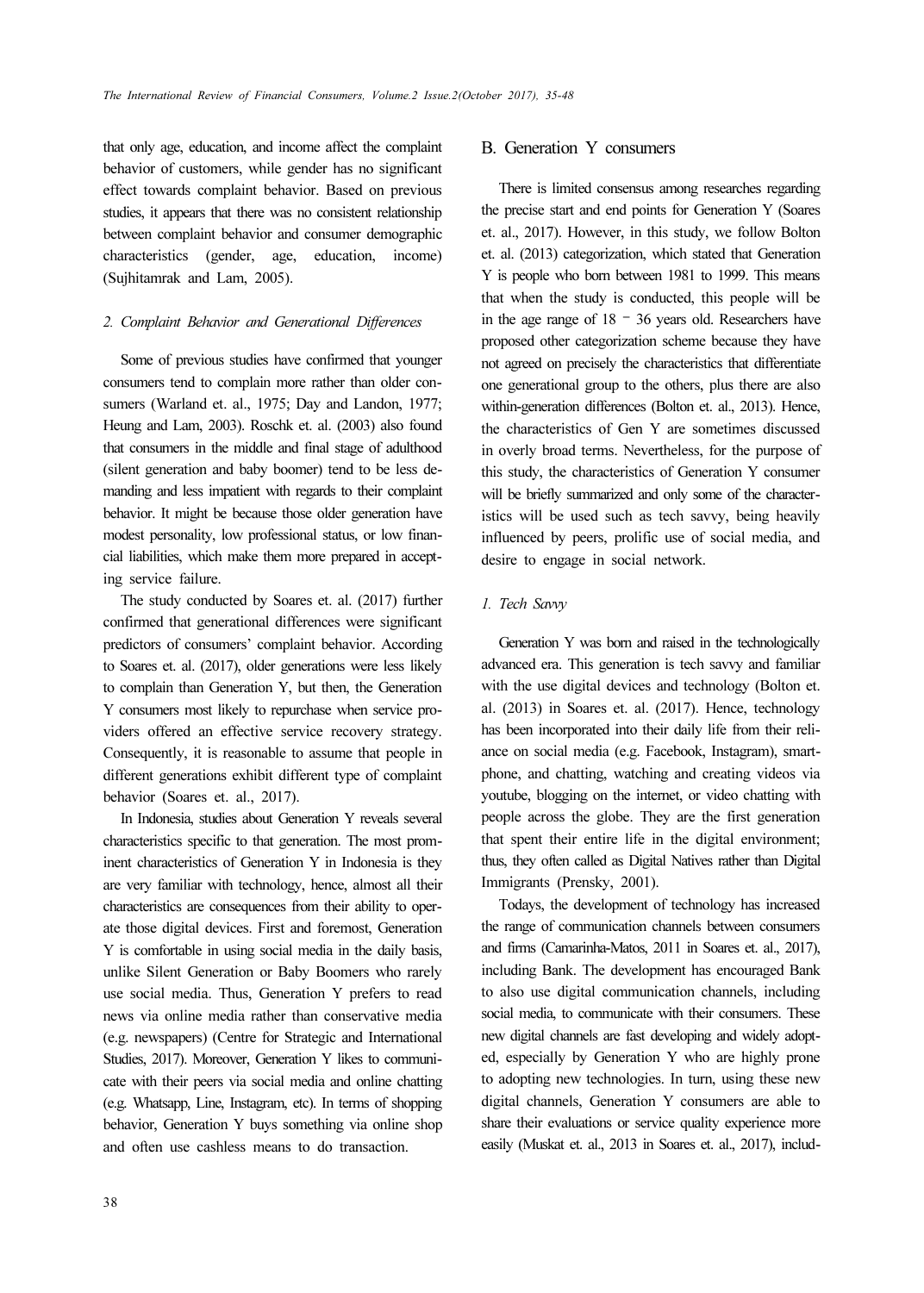ing complaints following service failure. In this sense, it is expected that Generation Y consumers are more likely to complain about a service failure that they experienced because they have greater and easier access to use technology-supported media. The same is also applied to the company. Since they have an advanced communication channels that enables them to hear their consumers directly, they should be able to prompt rapid response to recover the consumers' service failure, which may lead to greater consumer satisfaction and increase the likelihood of consumers to repurchase from them. Hence:

H1: Generation Y consumers' tech savviness is positively related to (a) the likelihood of complaining after service failure, and (b) repurchasing after receiving satisfactory service recovery

#### 2. Heavily influenced by peers

In general, it is known that social environment such as peers and relatives could influence consumer behavior. In theory of planned behavior research, this statement is widely accepted since researches has proven that individuals are likely to hear opinion from their significant others before they perform certain behavior (Ajzen, 1991). Specifically for generation Y consumers, they were said to be community minded, meaning that they tend to strongly value their friends and relatives. In their survey, Boston Consulting Group (2012) found that for Generation Y, the definition of "expert"- a person with credibility to give opinion about brand, products, and services- has shifted from someone with professional or academic credentials to potentially anyone with firsthand experience, ideally their peer or relatives. Generation Y consumers' active participation in social networking, either virtual or physical networking, contributed to their interpersonal connectedness. This vast connections towards each other provides Generation Y with a voice that is louder and more impactful than that achieved by previous generations. Based on theory explain above and study conducted by Soares et. al. (2017), this study expects that Generation Y will rely on their peers or relatives when considering whether to complaint, accept the service recovery effort from company, or decided to stay with the service provider (Soares et. al., 2017). If peers hold favorable view toward complaining or accepting service recovery from service provider, then, Generation Y consumers will likely adopt similar view. Furthermore, since Generation Y consumers

are tech savvy, it is easy for them to access others' opinion in the internet or in other social media that they have. Hence:

H2: Generation Y consumers' being heavily influenced by their peers, is positively related to (a) the likelihood of complaining after service failure, and (b) repurchasing after receiving satisfactory service recovery

#### 3. Low trust in brand

There are considerable amount of evidence that shows Generation Y tends to be immune towards advertisement or other branding efforts. They practically grew up in an environment where information about products is abundant and easy to be accessed, hence, they might see round-the-clock advertisement on their smartphones and social networking sites (Soares et. al., 2016). Generation Y consumers' purchases are more benefit-driven than brand-driven. This generation, also called Millenial generation, is much more willing to experiment with new brands, hence, they thrive on options—the more the merrier (Pasquarelli, 2017). This notion is also supported by previous research, which found that Generation Y consumers exhibit relatively low trust towards brands and advertising (Obercam, 2013 in Soares et. al., 2017).

Judgment related to service failure is partly influenced by brand trust and brand loyalty (Brady et. al., 2008 in Soares et. al., 2017), so that consumers with greater brand loyalty or trust is incline to forgive service failures and continue in their relationship with the service providers. Nonetheless, since Generation Y has low trust in brand, this generation tends to be more sensitive to and dissatisfied with the service failure they experience, thus they should be more likely to complain after they experience service failure. In addition, Generation Y decision-making judgment depends mainly on the value that they received from the service provider. If Generation Y satisfied with the service recovery efforts given by the service provider, these consumers tend to stay with the firm and repurchase from it. Hence:

H3: Generation Y consumers' low trust in brand, is positively related to (a) the likelihood of complaining after service failure, and (b) repurchasing after receiving satisfactory service recovery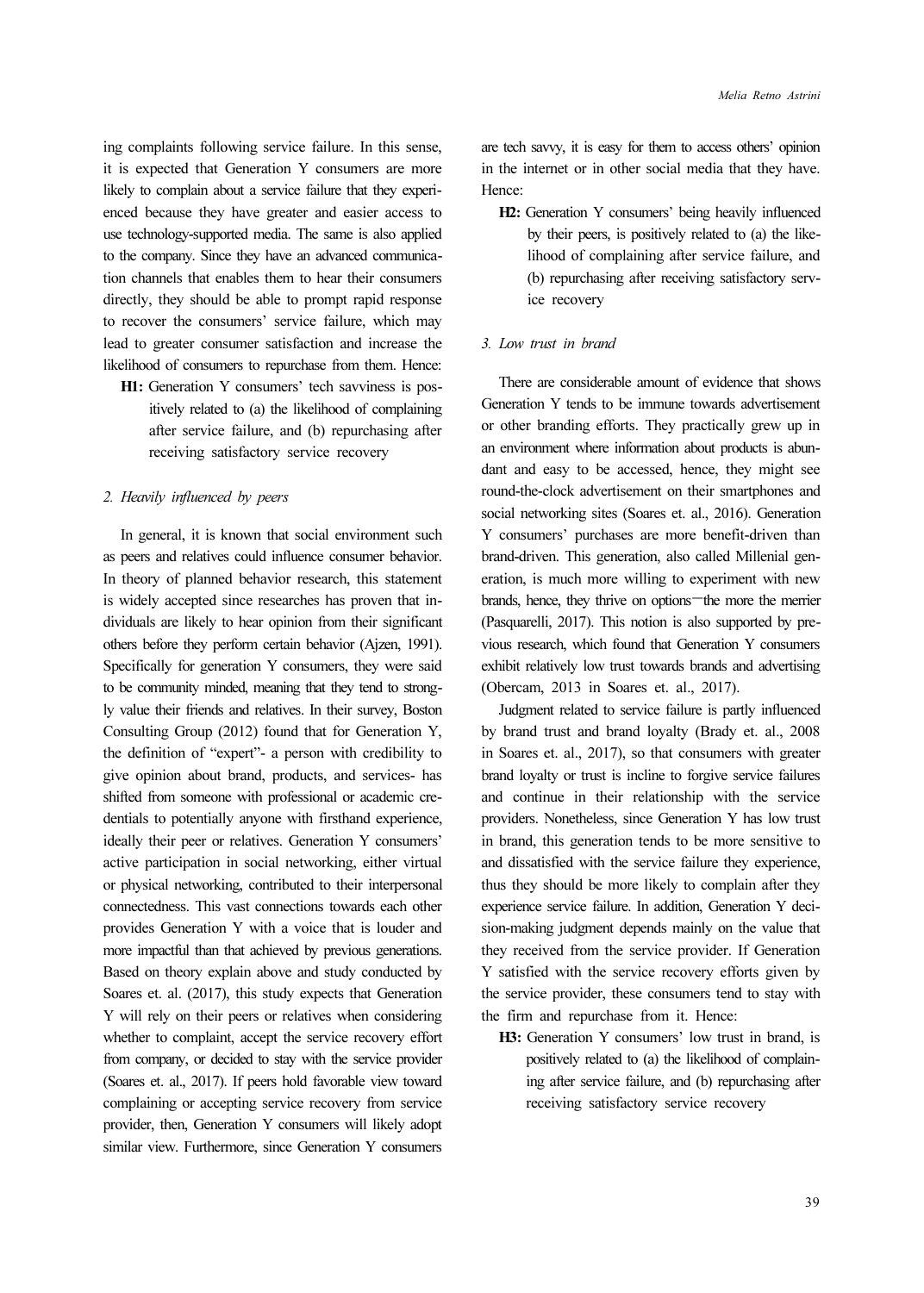### 4. Prolific use of social media

Previous research indicates that Generation Y consumers are obsessed with social media (Bolton et. al., 2013). Driven largely by their strong need to interact with other people, his generation regularly updates their social profile in their online social network (Bolton et. al., 2013). Since they were growing up in a technologically advanced environment, they were already mastered using social media, computers, or internet for most aspect of their lives, including communication in particular (Leggett, 2013 in Soares et. al., 2017). Generation Y consumers are prone to value other opinions in social media, and they feel important when they provide feedback for their peers related to the experience using products or services. They believe that by providing feedback, they can influence how others view the brand or services (Savage et. al., 2011 in Soares et. al., 2017). In addition, Generation Y consumers has stronger beliefs, compare with Baby boomers, that service providers should offer consumers more ways to share their opinions online (Forrester, 2013). Therefore, Generation Y, with their heavy dependence on social media to support their decision-making, is expected to share more of their experience, either positive or negative, to their peers or the service providers, as well as to repurchase after service recovery efforts from service provider. Hence:

H4: Generation Y consumers' prolific use of social

media, is positively related to (a) the likelihood of complaining after service failure, and (b) repurchasing after receiving satisfactory service recovery

#### 5. Desire to engage in social network

Most of Generation Y regarded social networks as a necessity for their daily existence, both offline and online. The results from BCG research shows that Millennials use social-media platforms more than non-Millennials (79 percent versus 59 percent), and they maintain significantly larger networks; 46 percent have 200 or more "friends" on Facebook, compared with 19 percent of non-Millennials (Boston Consulting Group, 2012). They use technology to connect with a greater number of people, more frequently, and in real-time. Generation Y thinks that they are missing out if they do not share moments on social media, and they feel accepted when the community "likes' their posts (Boston Consulting Group, 2012).

Previous research has shown that the main reasons Generation Y use social media are for social needs and social networks. This desire for connection and shared experience also extends offline. Millennials are much more likely than non-Millennials to engage in group activities—especially with people outside their immediate family (Boston Consulting Group, 2012). In today's market,



Figure 1. Proposed Model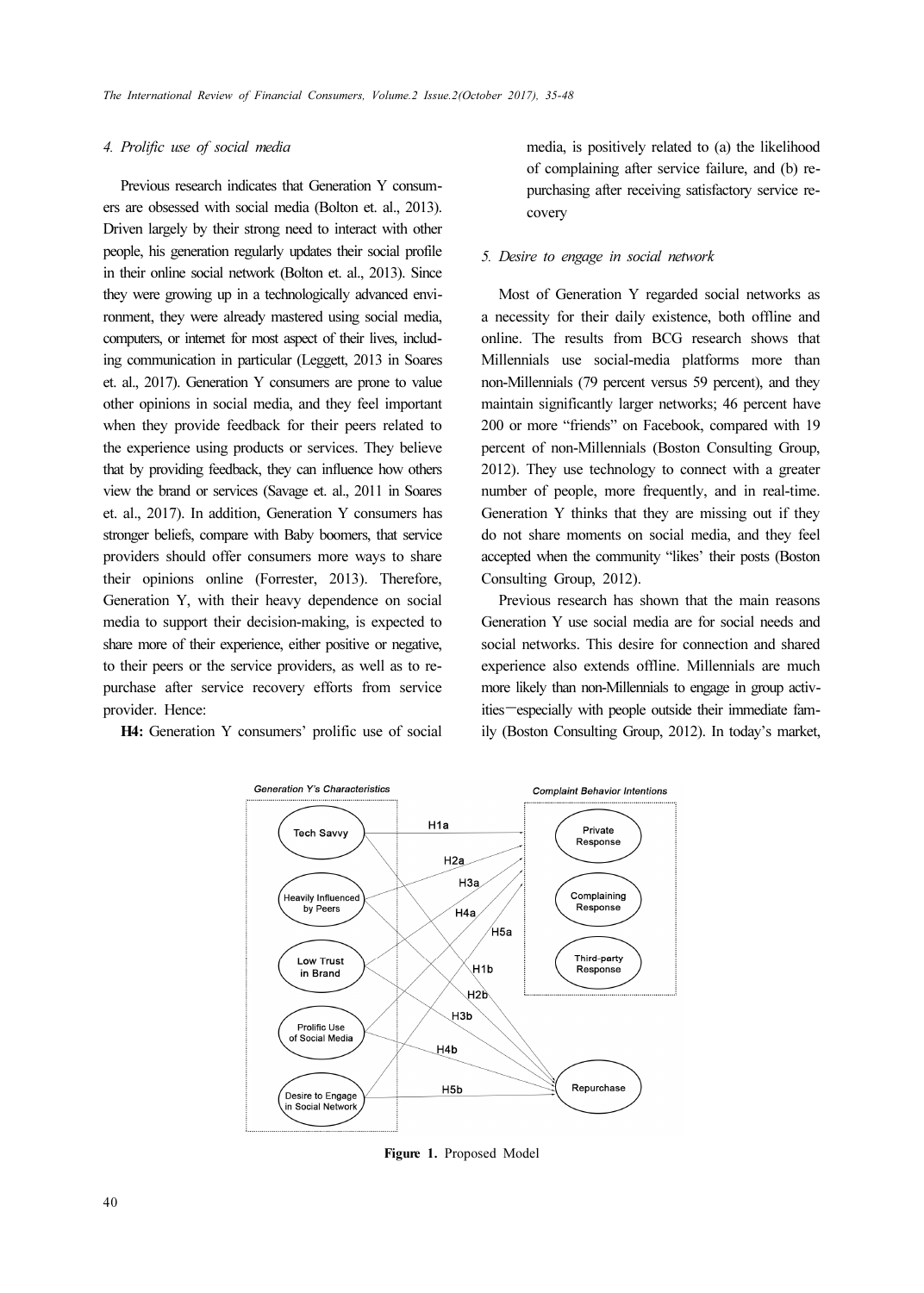companies are increasingly providing not only quality service to consumers but also creating a community of people with shared interest, which can be regarded as social networks (Soares et. al., 2017). Since Generation Y consumers do not want to lose these social networks, they are reluctant to switch to another firm. Hence:

H5: Generation Y consumers' desire to engage in social network, is positively related to (a) the likelihood of complaining after service failure, and (b) repurchasing after receiving satisfactory service recovery

# Ⅲ. Research methodology

#### A. Data source and measurement scale

The data has been collected through a structured questionnaire. The items in the questionnaire were adopted from previous studies, measured using a 7-point Likert scale  $(1=$  "strongly disagree to  $7=$  "strongly agree"). The items to measure generation Y characteristics including tech savvy (three items), heavily influenced by peers (three items), low trust in brands (four items), prolific use of social media (three items), and desire to engage in social network (three items) were adopted from the scales used by Soares et. al (2014).

Complaint behavior intentions constructs were measured using scales from Velazquez et. al. (2010). Moreover, the three-item repurchase scale was derived from Soares et. al (2017). The socio-demographic profiles of the respondents such as gender, age, monthly expenditure, and education level were also recorded. In the last part of the questionnaire, the questions related to respondents' real service failure and complaint experience were also asked. Thus, there were a total of 39 questions in the questionnaire included a service failure and service recovery scenario in the banking context. The scenarios were self-developed and examined by the experts and the potential respondents for clarity and appropriateness. The questionnaire was subsequently piloted with 30 Bank consumers to ensure that the questions and response format were clear. Minor adjustments were made based on feedback received from the pilot study.

#### B. Data collection procedure and data analysis

To data were collected in September 2017 using an online survey. A convenience sampling method was used to collect the data. A link to the survey was posted and advertised to invite people to participate in the study. In the survey, participants are explicitly informed that this study wanted to examine the behavioral intention of Generation Y toward service failure and service recovery situation. Since the intended respondents for this study are people who are define as Generation Y (be aged within the ranged of 19 - 36 years old in year 2017), a screening question was given to the respondents to filter out those who are not age between  $19 - 36$  years old. The survey was opened for almost one week, and a total of 160 respondents obtained, however; only 131 responses qualified to be analyzed further. The reliability and validity of the data was examined using Cronbach's alpha and Factor analysis. Then, multiple regression analysis was used to test the hypotheses in this study. The data was being analyzed using Statistical Package for Social Sciences (SPSS) version 22.

# Ⅳ. Results and discussion

#### A. Description of the sample

The summary for demographic features of respondents is presented in Table 1. The results show that majority of respondents were female (68%), while remaining 32% of respondents were male. The age range is extended from19 – 36 years old, in line with our definition of Gen Y consumers. The results also show that most of respondents are undergraduate (67%), followed by highschool (24%), master (7%), and diploma (2%). Related to the monthly expenditure, most of the respondents (46%) have an expenditure of Rp. 2,000,000 <sup>-</sup> Rp. 5,0000,000, 23% respondents have an expenditure of Rp. 1,000,000 - Rp. 2,000,000, 15% respondents have an expenditure of Rp. 5,000,000 - Rp. 7,000,000, 7% respondents have an expenditure of  $\leq$  Rp. 1,000,000, closely followed by 6% of respondents who have expenditure of Rp. 7,000,000 – Rp.. 10,000,000, and only 2% respondents with an expenditure of  $>$  Rp. 10,000,000. Furthermore, most of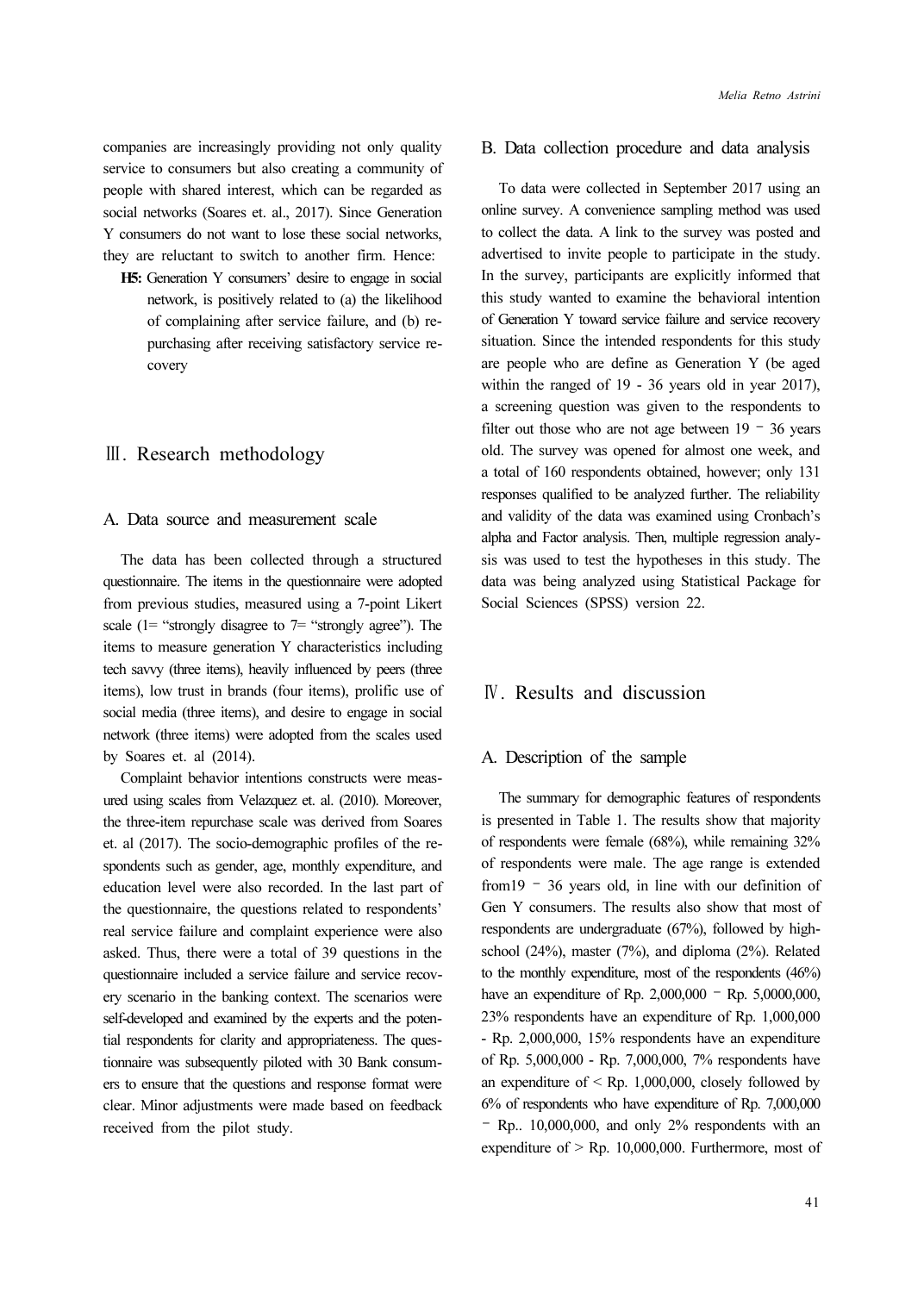| <b>Variables</b>                         | Frequency      | Percentage<br>(%) |
|------------------------------------------|----------------|-------------------|
| Gender                                   |                |                   |
| Male                                     | 43             | 32.8              |
| Female                                   | 88             | 67.2              |
| Age (years)                              |                |                   |
| 18-22                                    | 55             | 42                |
| $23 - 26$                                | 63             | 48.1              |
| 27-30                                    | 10             | 7.6               |
| $30 - 36$                                | 3              | 2.3               |
| Education                                |                |                   |
| Highschool                               | 30             | 22.9              |
| Diploma                                  | 3              | 2.3               |
| Undergraduate                            | 90             | 68.7              |
| Master                                   | 8              | 6.1               |
| Expenditure (in a month)                 |                |                   |
| $\le$ Rp. 1,000,000                      | 10             | 7.6               |
| Rp. 1,000,000 - Rp. 2,000,000            | 29             | 22.1              |
| Rp. 2,000,000 - Rp. 5,000,000            | 62             | 47.3              |
| Rp. 5,000,000 - Rp. 7,000,000            | 18             | 13.7              |
| Rp. 7,000,000 - Rp. 10,000,000           | 9              | 6.9               |
| $>$ Rp. 10,000,000                       | 3              | 2.3               |
| Frequency in using bank services         |                |                   |
| Rarely (could be less than once a month) | $\overline{2}$ | 1.5               |
| Less than 3 times a week                 | 35             | 26.7              |
| 3-5 times a week                         | 78             | 59.5              |
| Very often (minimum once a day)          | 16             | 12.2              |

Table 1. Socio-demographic profile of respondents

the respondents (59.5%) in this study use banking services  $3 - 5$  times a week, and 26.7% of respondents use banking services for less than 3 times a week.

#### B. Complaint Behavior

As shown in table 2, respondents in this study were in favor in taking private responses and complaint responses to third-party responses. Highest scores were achieved for "I would tell my friends and/or relatives..." (mean  $= 6.37$ ), followed by "I would complaint to bank personnel who is responsible…" (mean  $=$  5.99), and "I would rather use financial products/services from another bank" (mean  $= 5.72$ ). Third-party responses including "I would tell a consumer protection body…" (mean  $=$  4.09), "I would write a letter to local newspaper $\cdots$ " (mean  $= 3.5$ ), and "I would take legal action against the bank" received the lowest scores. The results in this study showed that when consumers experienced service failure from bank, they prefer to complain privately rather than publicly via third-party. Such findings were consistent with previous study by Lam and Tang (2003) which found that complaint behavior in restaurant industry context in Hongkong were mainly private rather than public responses.

Furthermore, of all the total respondents in this study, 55% of them (72 respondents) had real service failure experience with bank. Among 72 respondents who had service failure experience, 80% of them stated that they complaint about their bad experience to the bank. The other 20% said that they were not reported their service failure experience to the bank. The type of banking products/services that are the source of the service failure they experienced. According to the respondents, the three biggest source of service failure are automated teller machine (ATM), mobile banking, and savings account, respectively. Moreover, specifically most of the respondents said that the facility of the bank (including ATM, Internet Banking, SMS Banking, Mobile Banking, etc) is not functioned correctly, and often times they fail to do the transaction via ATM or mobile banking. Some of the respondents also mention that the service that they received from the bank staff was not satisfactory.

Table 3 shows the t-test differences between respondents who had previous service failure experience and respondents who never experience service failure on their intention to exert complaint behavior. In all the types of complaint behavior (private, complain, or third-party responses), there were no significant differences between the two groups, with experience and no experience. The mean responses between the two groups are also almost identical, which indicates that prior service failure experience did not increase the likelihood of consumer to complaint.

# C. Results

### 1. Reliability and validity

Prior to testing the hypothesis, the reliability and validity of the items used in this study is examined. To measure reliability, cronbach's alpha is used. The sug-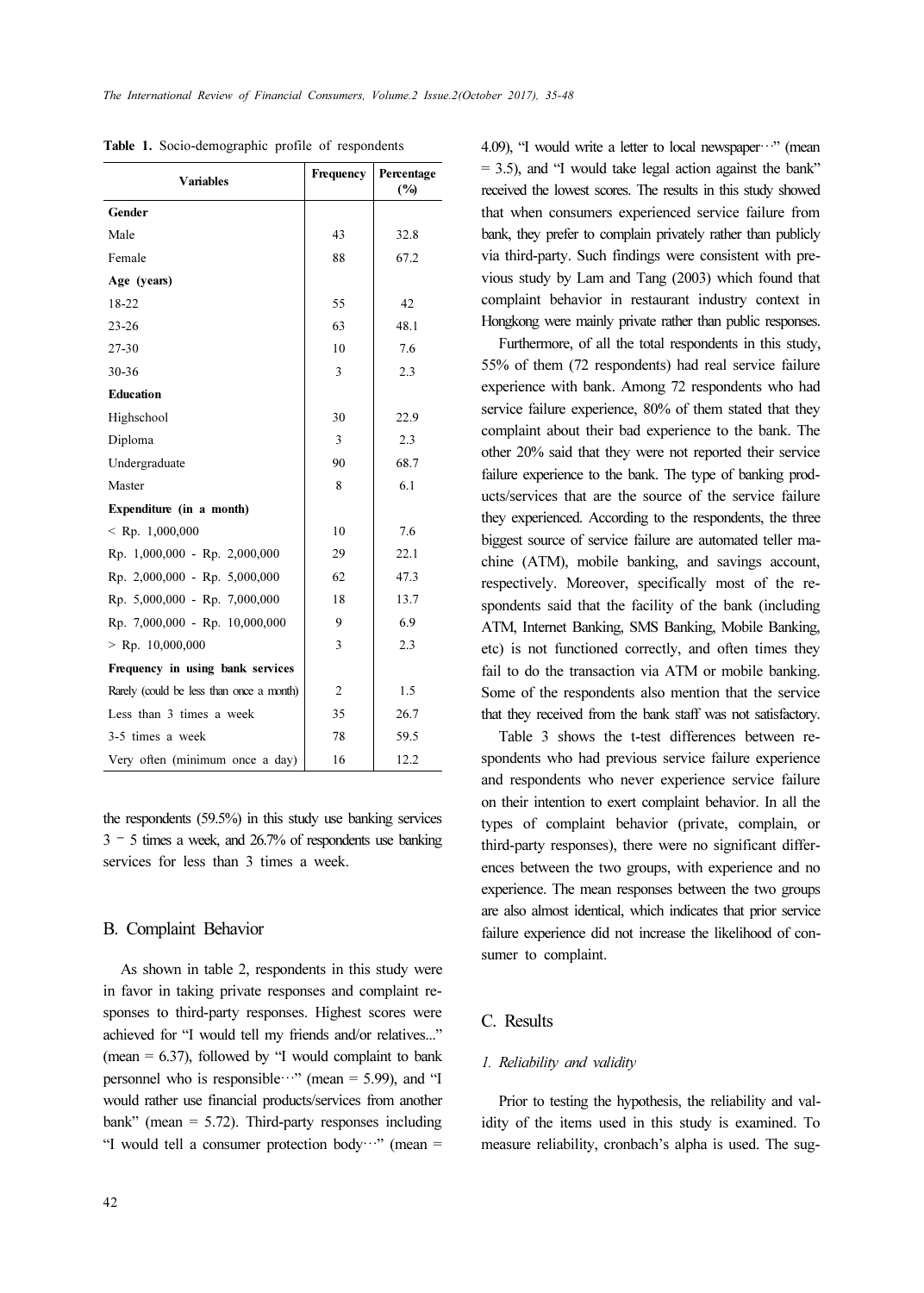#### Table 2. Customer Complaint Behavior

| <b>Customer Complaint Behavior</b>                                                                                                                 | Type of Complaint<br><b>Behavior</b> | Mean | Ranking        |
|----------------------------------------------------------------------------------------------------------------------------------------------------|--------------------------------------|------|----------------|
| I would tell my friends and/or relatives about my bad experience in using<br>financial product/services from that Bank                             | <b>PR</b>                            | 6.37 |                |
| I would complain about my bad experience to related bank personnel who is<br>responsible in giving me such bad experience, and asking for solution | CR.                                  | 5.99 | $\mathfrak{D}$ |
| I would rather use financial product/services from another Bank                                                                                    | <b>PR</b>                            | 5.72 | 3              |
| I would have commented on my bad experience so that the Bank could improve                                                                         | <b>CR</b>                            | 5.4  | 4              |
| I would complain about my bad experience to the manager or other top<br>management position of that Bank                                           | <b>CR</b>                            | 5.28 | 5              |
| I would not use financial product/services from that Bank again                                                                                    | <b>PR</b>                            | 5.26 | 6              |
| I would persuade my friends and/or relations not to use financial product/services from<br>that Bank                                               | <b>PR</b>                            | 5.06 |                |
| I would tell a consumer protection body regarding my bad experience                                                                                | TR.                                  | 4.09 | 8              |
| I would write a letter to a local newspaper describing my bad experience                                                                           | TR.                                  | 3.5  | 9              |
| I would take legal action against the bank                                                                                                         | TR.                                  | 3.2  | 10             |

#### Table 3. Complaint Behavior by Service Failure Experience

|                                                                                                                                                                    | Mean                                 |                                  |       |
|--------------------------------------------------------------------------------------------------------------------------------------------------------------------|--------------------------------------|----------------------------------|-------|
| Complaint Behavior                                                                                                                                                 | Real Service Failure  <br>Experience | No Service Failure<br>Experience | Sig.  |
| I would tell my friends and/or relatives about my bad experience in<br>using financial product/services from that Bank                                             |                                      |                                  |       |
| I would rather use financial product/services from other Bank                                                                                                      | 5.55                                 | 5.67                             | 0.471 |
| I would not use financial product/services from that Bank again                                                                                                    |                                      |                                  |       |
| I would persuade my friends and/or relations not to use financial<br>product/services from that Bank                                                               |                                      |                                  |       |
| I would complain about my bad experience to related bank personnel,<br>that is people who responsible in giving me such bad experience, and<br>asking for solution |                                      |                                  | 0.638 |
| I would comment on my bad experience so that the Bank could improve                                                                                                | 5.55                                 | 5.57                             |       |
| I would complain about my bad experience to the manager or other top<br>management position of that Bank                                                           |                                      |                                  |       |
| I would tell a consumer protection body regarding my bad experience                                                                                                |                                      |                                  |       |
| I would write a letter to a local newspaper describing my bad experience                                                                                           | 3.65                                 | 3.53                             | 0.943 |
| I would take legal action against the bank                                                                                                                         |                                      |                                  |       |

gested cut-off value for cronbach's alpha is 0.6 (Malhotra, 2010). Meanwhile, factor analysis method is used to analyze the validity of the items. Before the factor analysis, the suitability of the data was checked using Kaiser Mayer Olkin (KMO) of sampling adequacy and Bartlett's test of spherecity.

All the variables in this study had a cronbach's alpha  $(\mu)$  higher than the threshold value of 0.6 ensuring the scale reliability. The Kaiser Mayer Olkin (KMO) for all

the factors shows a number greater than the cut off value of 0.5, and the Bartlett's test of spherecity was also significant ( $p = 0.000$ ) for all factors. These numbers indicate that the inter item correlation were sufficiently large for factor analysis to be conducted. Furthermore, all the items has a factor loadings greater than 0.5, hence, the items in this study are valid (see Table 2).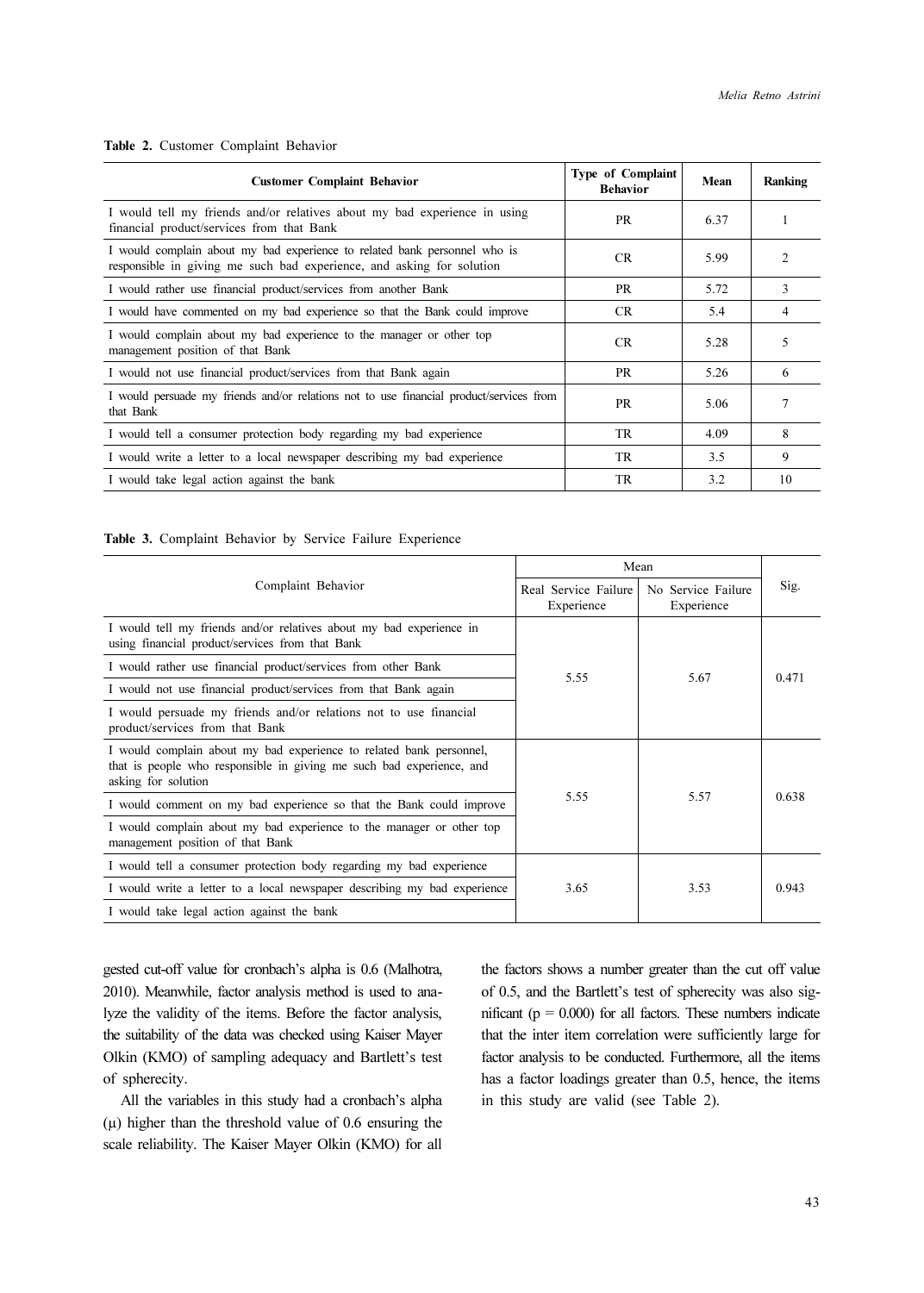| Construct                            | Factor<br>Indicator<br>Loadings |       | Cronbach's<br>Alpha |  |
|--------------------------------------|---------------------------------|-------|---------------------|--|
| Tech savvy (TS)                      | TS <sub>1</sub>                 | 0.833 | 0.765               |  |
|                                      | TS <sub>2</sub>                 | 0.907 |                     |  |
|                                      | TS3                             | 0.729 |                     |  |
| Heavily influenced by                | HIBP1                           | 0.842 | 0.840               |  |
| peers (HIBP)                         | HIBP2                           | 0.661 |                     |  |
|                                      | HIBP3                           | 0.887 |                     |  |
|                                      | HIBP4                           | 0.881 |                     |  |
| Low trust in brand                   | LTIB1                           | 0.878 | 0.910               |  |
| (LTIB)                               | LTIB <sub>2</sub>               | 0.910 |                     |  |
|                                      | LTIB <sub>3</sub>               | 0.907 |                     |  |
|                                      | LTIB4                           | 0.857 |                     |  |
| Prolific use of social               | PUSM1                           | 0.912 | 0.868               |  |
| media (PUSM)                         | PUSM2                           | 0.936 |                     |  |
|                                      | PUSM3                           | 0.849 |                     |  |
| Desire to engage in                  | DESN1                           | 0.922 | 0.911               |  |
| social media (DESN)                  | DESN <sub>2</sub>               | 0.952 |                     |  |
|                                      | DESN <sub>3</sub>               | 0.896 |                     |  |
| <b>Complaint behavior intentions</b> |                                 |       |                     |  |
| Dimension 1: Private                 | PR <sub>1</sub>                 | 0.774 | 0.688               |  |
| responses (PR)                       | PR <sub>2</sub>                 | 0.504 |                     |  |
|                                      | PR <sub>3</sub>                 | 0.838 |                     |  |
|                                      | PR4                             | 0.742 |                     |  |
| Dimension 2:                         | CR1                             | 0.747 | 0.696               |  |
| Complaint responses<br>(CR)          | CR <sub>2</sub>                 | 0.832 |                     |  |
|                                      | CR <sub>3</sub>                 | 0.794 |                     |  |
| Dimension 3:                         | TR1                             | 0.865 | 0.862               |  |
| Third-party responses<br>(TR)        | TR <sub>2</sub>                 | 0.905 |                     |  |
|                                      | TR <sub>3</sub>                 | 0.887 |                     |  |
| Repurchase                           | REP1                            | 0.783 | 0.764               |  |
|                                      | REP <sub>2</sub>                | 0.799 |                     |  |
|                                      | REP3                            | 0.889 |                     |  |

Table 4. Reliability and Validity of Constructs 2. Hypotheses testing and discussion

To test the hypotheses, multiple regression analysis was performed. The regression models predict the effect of Generation Y consumers' tech savvines (TS), being heavily influenced by their peers (HIBP), low trust in brand (LTIB), prolific use of social media (PUSM), and desire to engage in social network (DESN) on likelihood to complaint (CBI) and to repurchase (REP). Table 5 and 6 show the results of regression analysis used to assess the relationship between Generation Y's characteristics and intention to complaint.

In the first regression model (table 5), the independent variables account for 13.5% of explained variances for consumers' intention to complaint  $(F=2.892, p = 0.017,$  $R<sup>2</sup> = 0.135$ ). To test the hypotheses, a one-tailed critical value, which is 1.645 ( $\mu = 5\%$ ), is used. The results show that characteristics of tech savvy and desire to engage in social network contribute significantly to consumer's intention to complaint, thus, H1a ( $t = 1.763$ ) and H5a  $(t = 1.822)$  are accepted. Meanwhile, H2a  $(t = 0.947)$ , H3a ( $t = 1.246$ ), and H4a ( $t = -0.543$ ) are not supported. From the beta estimates, it is observed that Generation Y's desire to engage in social network (beta = 0.282) is more strongly predict customer's intention to complaint than their tech savviness (beta =  $0.166$ ).

In the second regression model, the independent variables account for 10.4% of explained variances for consumer's intention to repurchase after service recovery. The results shown in Table 6 indicate that all hypotheses (H1b – H5b) are not supported. Gen Y characteristics' (tech savviness, heavily influenced by peers, low trust in brand, prolific use of social media, and desire to engage in social network) do not have effects towards Gen Y's repurchase intention after service recovery.

Overall, the results show different outcome from pre-

Table 5. Multiple regression analysis predicting consumer complaint intentions

| Predictors                         | Mean | Regression Analysis |           |          | Collinearity |       |
|------------------------------------|------|---------------------|-----------|----------|--------------|-------|
|                                    |      | SE                  | t - value | Beta     | TOL.         | VIF   |
| Tech savvy                         | 6.28 | 0.094               | 1.763     | 0.166    | 0.779        | 1.283 |
| Heavily influenced by peers        | 4.71 | 0.093               | 0.947     | 0.088    | 0.803        | 1.245 |
| Low trust in brand                 | 4.84 | 0.088               | 1.246     | 0.109    | 0.898        | 1.114 |
| Prolific use of social media       | 6.05 | 0.154               | $-0.543$  | $-0.084$ | 0.291        | 3.433 |
| Desire to engage in social network | 5.82 | 0.155               | 1.822     | 0.282    | 0.289        | 3.457 |

Notes:  $R2 = 0.135$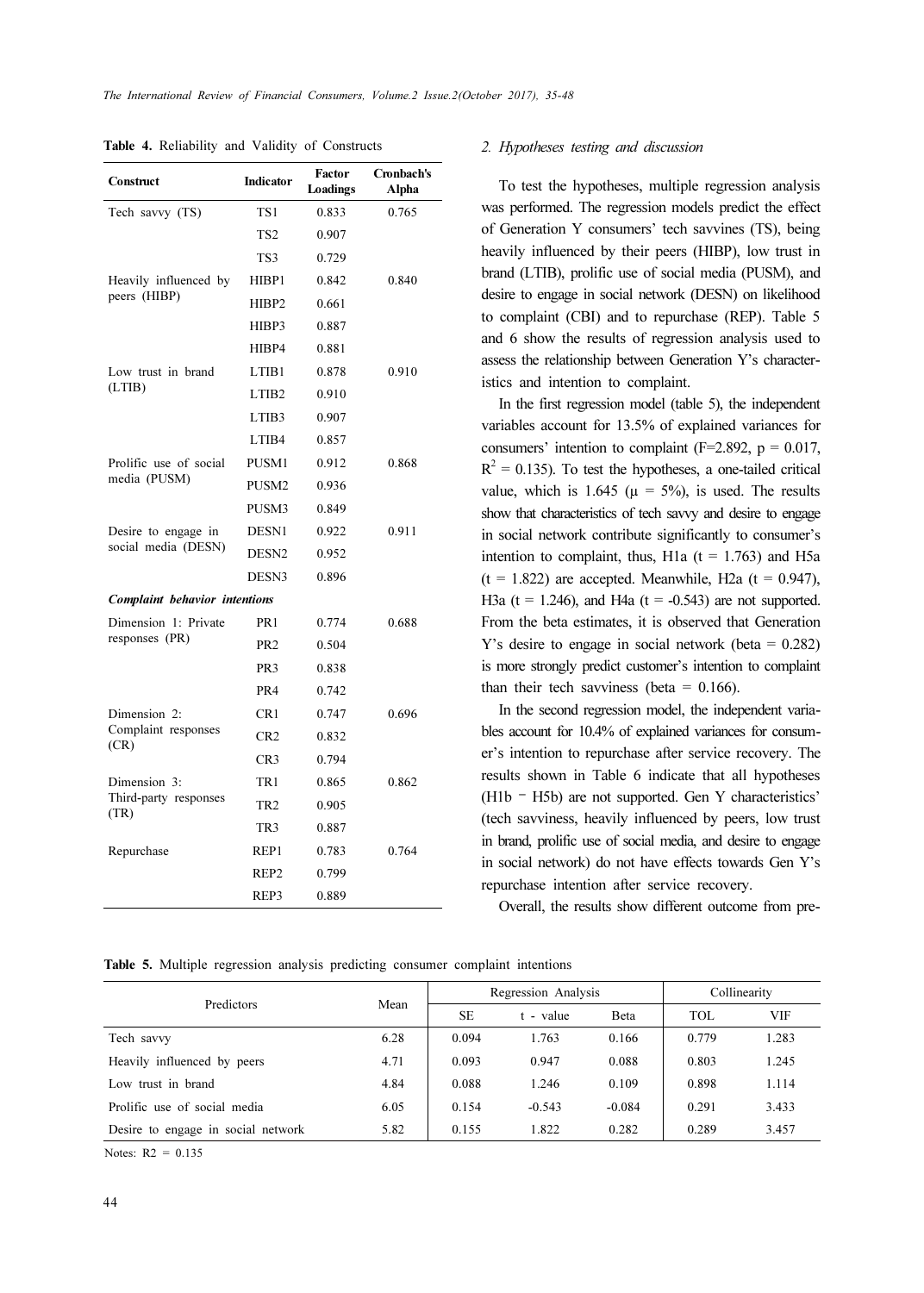| Predictors  | Regression Analysis |           | Collinearity |       |       |
|-------------|---------------------|-----------|--------------|-------|-------|
|             | SE.                 | t - value | <b>Beta</b>  | TOL.  | VIF   |
| TS          | 0.096               | $-0.286$  | $-0.028$     | 0.777 | 1.287 |
| <b>HIRP</b> | 0.095               | 1 061     | 0.101        | 0.802 | 1 247 |
| <b>LTIB</b> | 0.089               | 0.625     | 0.056        | 0.898 | 1.113 |
| <b>PUSM</b> | 0.159               | 0.642     | 0.102        | 0.285 | 3.504 |
| <b>DESN</b> | 0.159               | 1 777     | 0.195        | 0.285 | 3.508 |

Table 6. Multiple regression analysis predicting repurchase

Notes:  $R2 = 0.104$ 

vious study conducted by Soares et. al. (2017). In previous study, researchers found that Generation Y's tech savviness, being heavily influenced by peers, low trust in brand, and desire to engage in social network have significant effect towards complain behavior intention and repurchase after service recovery. They found that only one characteristic, which is prolific use of social media, did not have significant effect on complain behavior intention among Generation Y consumers. Meanwhile in this study, tech savvy and desire to engage social network proved to significantly influenced consumer's intention to complain. Regarding the repurchase intention after recovery, the study did not support the notion that Generation Y tend to stay with service provider after experiencing service recovery effort. In this sense, service provider should be cautious in dealing with Generation Y's complain, since they tend to lose their trust to service provider and not wanting to repurchase the same products/services, even after service provider exhibit service recovery efforts to correct the mistakes.

The different results between similar study conducted by Soares et. al. (2017) could be attributed to: 1) different industry context (Soares et. al. (2017) conduct the study in telecommunication industry context, while this study in banking industry context) and 2) different cultural context (Soares et. al. (2017) conduct the study in Portugal western country, while this study in Indonesia—eastern country). Prior research conducted by Ngai et. al. (2006) found that there are differences in complaint behavior between Asian and Non-Asian consumers. In their study, hotel guest's collectivist cultures (Asians) tend to "find it disturbing to voice a complaint" compared with guests from individualistic cultures (non-Asians). Furthermore, customers who are tech savvy and prone to adopt new digital technology and are engaged in social networks

are more likely to complain. These results might suggest that Generation Y prefer to exert private action when they are experiencing service failure using multiple, technologically-supported communication channels. These channels are fast-developing and widely adopted, which makes it easy for Generation Y to communicate their bad experience to the people that belongs to the same community or shared the same interest with them. It is also supported by previous study which stated that Asian consumers are more likely to engage in private complaining action such as negative word-of-mouth and telling their friends/relatives about the bad experience (Ngai et. al., 2007). Therefore, although generation Y characteristics are quite similar globally, there were evidences from previous research that consumers in different cultures could demonstrate different types of complaint behavior and intentions (Ngai et. al., 2006; Huang et. al., 1996).

### Ⅴ. Conclusion and implication

This study designed to gain better understanding of complaint behavior intention and repurchase intention after service recovery. The major findings from this study indicate that only partial characteristics of Generation Y, tech savvy and desire to engage in social network, explain as a precursor of Generation Y's complaint intention. Their desire to engage in social networks might suggest that they are more likely to complaint privately by telling their relatives/friends about their bad experience, online or offline. Furthermore, because they are digital native consumers, they preferably use digital communication channels which are easy to use and widely adopted by their peers, such as Whatsapp, Line, etc to voice their complaints. Consumers who do not voice their complaint directly to company are more threatening to the business, since they could decide to just stop using company's products/services or even worse, they create negative word of mouth to public in general about the company. Hence, company should encourage Generation Y to voice their complaint by making convenient and easy to access channel, ideally private channel that connects company directly with their consumers. Company could also make one site dedicated for consumers who wants to make comment (either negative or positive) to the company. By creating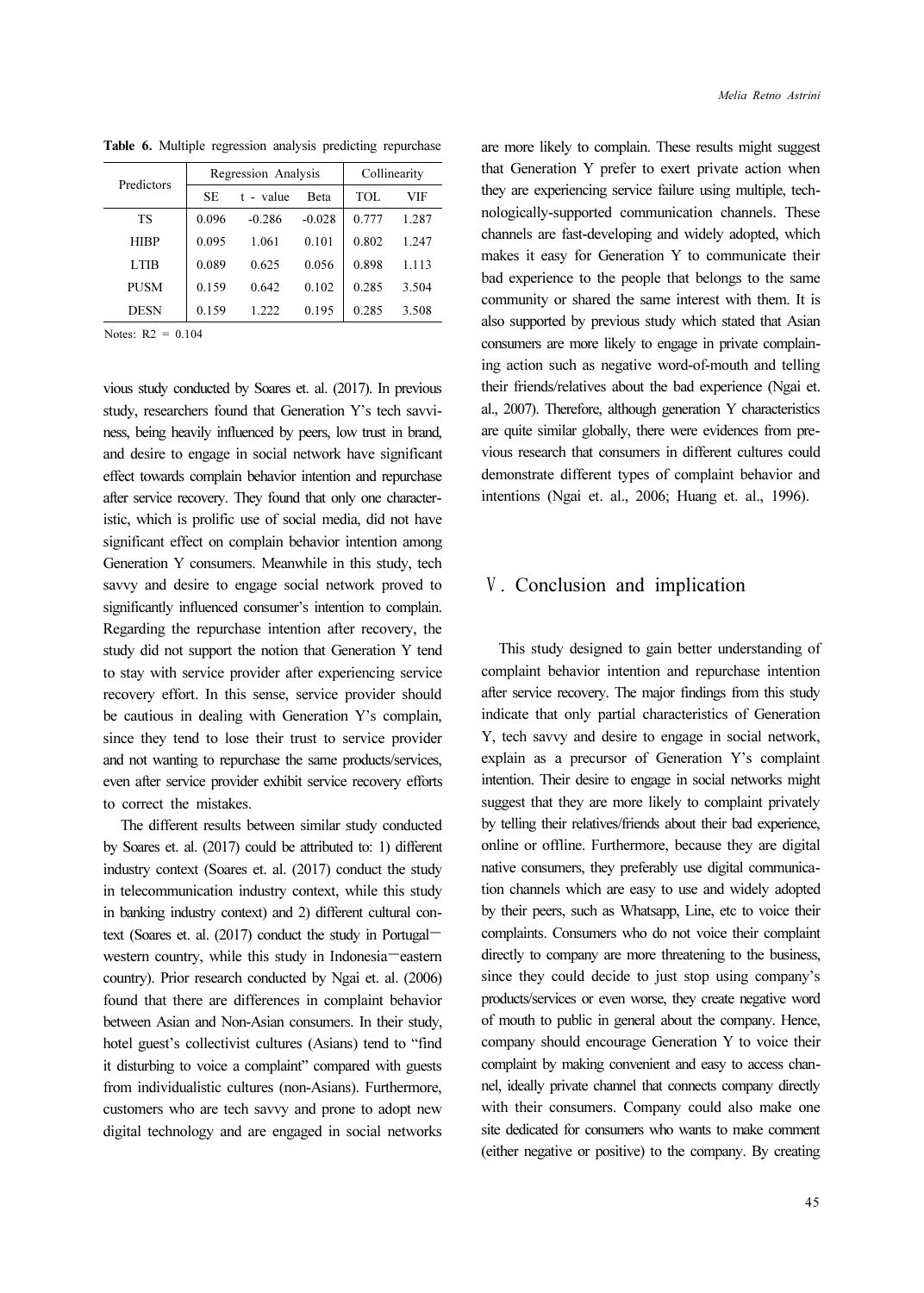that kind of site, the company indirectly establish social network for their Generation Y consumers and at the same time the company will be able to control and reply directly to the comments from their customers. Furthermore, Bank should increase the awareness of consumers' complaint procedure and the channels they might use to voice their complaint, so that the consumers will not submit their complaint to third party. In conclusion, Bank should treat complaints as opportunities to learn about problems that can help firms provide better quality products and services.

# Ⅵ. Limitations and future studies

The main shortcoming of this study is that the size of the sample is small (131 respondents) and not demographically represented, such as most of the respondents are in their early 20s. These could lower the reliability and generalizability of the results regarding the impact of Generation Y characteristics on complaint behavior intention. Moreover, this study only consider Generation Y characteristics as an antecedent of complaint behavior intentions, while previous research has shown that complaint behavior was influenced by other factors such as consumers' cultural values, importance of situation, level of dissatisfaction, etc.

Therefore, we believe that future research should attempt to increase the sample size of Generation Y. It will be useful to add other constructs that likely have an effect on Generation Y customers' complaint and repurchase behavior, such as cultural values since culture might also be one of the biggest predictor of how consumer in certain culture behave. It would be also interesting to investigate whether there are differences in Generation Y's complaint behavior intentions in different service industry and different cultural context. It should be noted that this study only covers consumers' intention to complaint not the real complain behavior, however, intention to behave is believed to be a representation of actual behavior. Furthermore, the study will give much more impact by incorporating the kind of complaint handling procedure preferred by Generation Y consumers.

# References

- Ajzen, I. (1991). The theory of planned behavior, Organizational Behavior and Human Decision Processes, pp. 179-211.
- Bearden, W. O. & Mason, J. B. (1984), "An Investigation of Influences on Consumer Complaint Reports," Advances in Consumer Research, Thomas Kinnear, ed., Association for Consumer Research, Vol. 11, 490-495.
- Blodgett, J.G. and Granbois, D.H. (1992), "Towards an integrated conceptual model of consumer complaining behavior", Journal of Consumer Satisfaction, Dissatisfaction and Complaining Behavior, Vol. 5, pp. 93-103.
- Blodgett, J.G., Hill, D.J. and Tax, S.S. (1997), "The effects of distributive, procedural and interactional justice on postcomplaint behavior", Journal of Retailing, Vol. 73 No. 2, pp. 185-210.
- Blodgett, J.G., Hill, D.J. and Bakir, A. (2006), "Cross-cultural complaining behavior? An alternative explanation", Journal of Consumer Satisfaction, Dissatisfaction and Complaining Behavior, Vol. 19, pp. 103-17.
- Boston Consulting Group. (2012, 04 16). The Millennial Consumer Debunking Stereotypes. Retrieved 10 15, 2017, from https://www.bcgperspectives.com: https://www.bcgperspectives.com/content/articles /consumer\_insight\_marketing\_millennial\_consu mer/#chapter1
- Brady, M.K., Cronin, J.J. Jr, Fox, G.L. and Roehm, M.L. (2008), "Strategies to offset performance failures: the role of brand equity", Journal of Retailing, Vol. 84 No. 2, pp. 151-164.
- Brosdahl, D. J. C. and Carpenter, J. M. (2011) "Shopping orientations of US males: A generational cohort comparison", Journal of Retailing and Consumer Services, Vol. 18 No. 6, pp. 548-554.

Camarinha-Matos, L.M. (2011), Technological Innovation for Sustainability, Springer, Costa de Caparica, available at: http://link.springer.com/content/pdf/10.1007/978-

3-642-19170-1.pdf (accessed October 22, 2014).

Centre for Strategic and International Studies. (2017, 11, 02). Ada Apa dengan Milenial? Orientasi Sosial, Ekonomi dan Politik. Retrieved 02 18, 2018, from https://www.csis.or.id/uploaded\_file/event/ada\_ap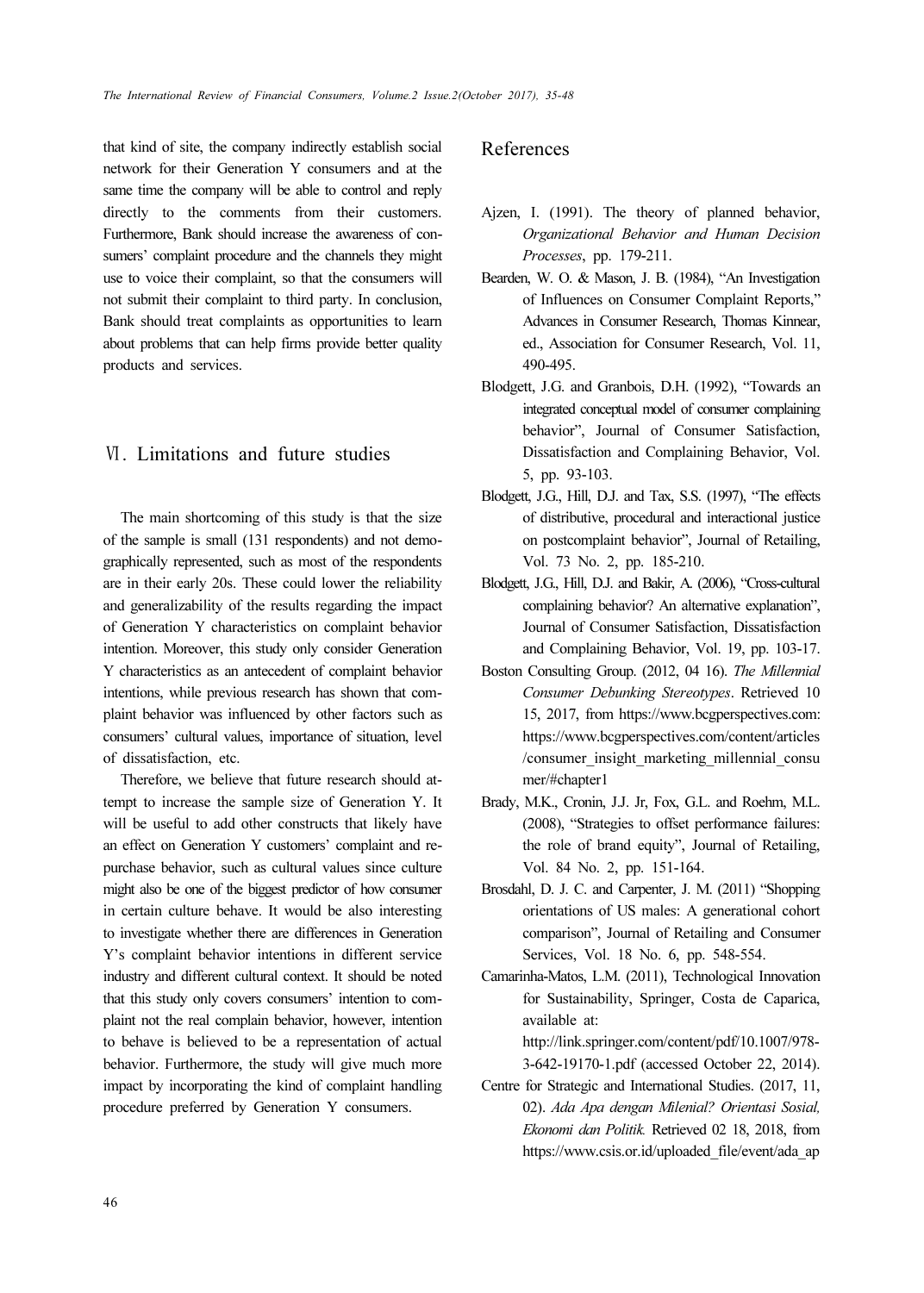a\_dengan\_milenial\_\_\_\_paparan\_survei\_nasional\_ csis\_mengenai\_orientasi\_ekonomi\_\_sosial\_dan\_p olitik\_generasi\_milenial\_indonesia\_\_notulen.pdf

- Crie ́, D. (2001), "Un cadre conceptuel d'analyse du comportement de re clamation", Recherche et Applications en Marketing, Vol. 16 No. 1, pp. 45-63.
- Day, R.L. & Landon, E.L. (1977), "Towards a Theory of Consumer Complaining Behaviour," Consumer and Industrial Buying Behavior, A.G. Woodside, J.N. Sheth and P.D. Bennett, ed., New York: North-Holland.
- DeFranco, A., Wortman, J. & Lam, T. (2002). Demographic characteristic differences in customer complaint behavior: An exploratory comparison of hotel restaurants in Hong Kong and Houston. Proceedings of the Fifth Biennial Conference Tourism in Asia: Development, Marketing, and Sustainability, Hong Kong, May 23-25, 2002, 672-681.
- Eric W.T. Ngai, Vincent C.S. Heung, Y.H. Wong, Fanny K.Y. Chan, (2007) "Consumer complaint behaviour of Asians and non<sup>-</sup>Asians about hotel services: An empirical analysis", European Journal of Marketing, Vol. 41 Issue: 11/12, pp.1375-1391.
- Ernst and Young. (2016, -). Customer trust: without it, you're just another bank Part of a series of articles exploring key themes from EY's Global Consumer Banking Survey. Retrieved 10 15, 2017, from http://www.ey.com/: http://www.ey.com/Publication/vwLUAssets/ey-t rust-without-it-youre-just-another-bank/\$FILE/ey
	- -trust-without-it-youre-just-another-bank.pdf
- Forrester (2013), " Generation Y" Leads the Way on Smartphones (industry report), New York, NY, available at: www.emarketer.com/Article/Generation-Y-Leads-

Way-on-Smartphones/1009604 (accessed November 8, 2014).

- Harrington, R. J. et al. (2012) 'Generation Y Consumers: Key Restaurant Attributes Affecting Positive and Negative Experiences', Journal of Hospitality & Tourism Research, Vol. 36 No. 4, pp. 431-449.
- Heung, V. C. S. & Lam, T. (2003). Customer complaint behavior towards hotel restaurant services. International Journal of Contemporary Hospitality Management, Vol. 15 No. 5, pp. 283-289.
- Huang, C.T. and Wu, S. (1996), "National character and

response to unsatisfactory hotel service", International Journal of Hospitality Management, Vol. 15 No. 3, pp. 229-43.

- Indonesian Statistics Bureau. (2010, -). Sensus Penduduk 2010. Retrieved 10 15, 2017, from http://sp2010.bps.go.id/: http://sp2010.bps.go.id/index.php/site/tabel?tid=3 36&wid=0
- Keng, K.A., Richmond, D., and Han, S. (1995) "Determinants of Consumer Complaint Behaviour", Journal of International Consumer Marketing, Vol. 8 No. 2, pp. 59-76.
- Lam, T. & Tang, V. (2003). Recognizing demographic characteristic differences in customer complaint beha- vior: The case of Hong Kong hotels restaurants. Journal of Travel and Tourism Marketing, Vol. 14 No. 1, pp. 69-86.
- Leggett, K. (2013), Understand Communication Channel Needs to Craft Your Customer Service Strategy (industry report), Forrester, New York, NY.
- Liu, R.R. and McClure, P. (2001), "Recognizing cross-cultural differences in consumer complaint behavior and intentions: an empirical examination", Journal of Consumer Marketing, Vol. 18 No. 1, pp. 54-74.
- Malhotra, N. K. (2010) Marketing Research: An Applied Orientation, Pearson.
- Meng, L., 2010. Exploration of Chinese consumer complaint behaviour in the hospitality industry. International Journal of Business and Social Science, Vol. 12 No. 9, pp. 42-48.
- Muskat, M., Muskat, B., Zehrer, A. and Johns, R. (2013), "Generation Y: evaluating services experiences through mobile ethnography", Tourism Review, Vol. 68 No. 3, pp. 55-71.
- Nabhani, A. (2017, 01 24). Keluhan Layanan Perbankan Mendominasi di 2016. Retrieved 10 15, 2017, from http://www.neraca.co.id/: http://www.neraca.co.id/article/80229/keluhan-la yanan-perbankan-mendominasi-di-2016
- Ndubisi, N. O. and Ling, T. Y. (2006) 'Complaint behaviour of Malaysian consumers', Management Research News, 29(1/2), pp. 65-76. doi: 10.1108/01409170610645457.
- Ngai, E. W. T. et al. (2007) 'Consumer complaint behaviour of Asians and non-Asians about hotel services: an empirical analysis', European Journal of Marketing,